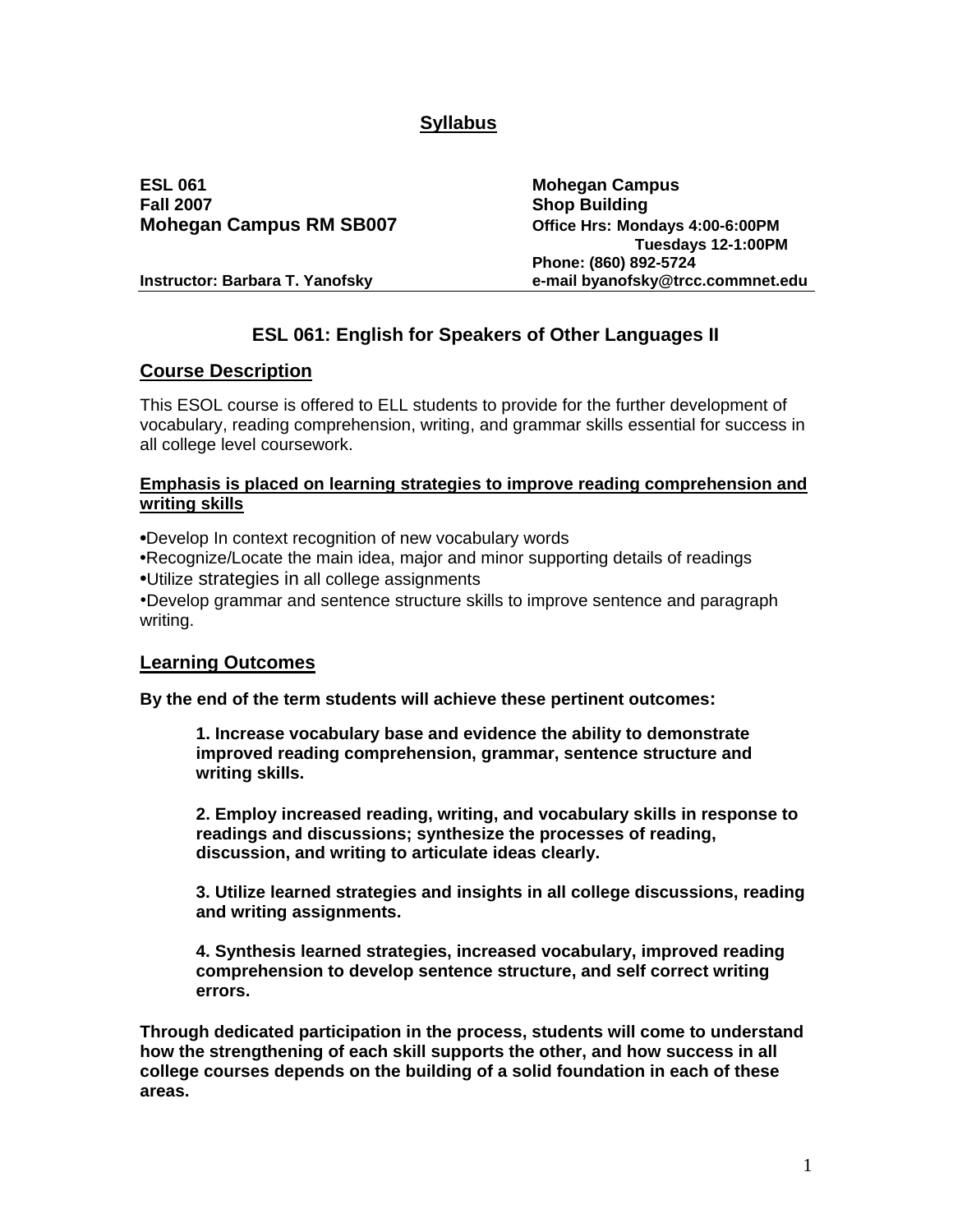# **Assignments and Grading**

### **How Grades Are Determined**

**a. Class Participation 10% –** Includes attendance, punctuality, appropriate contributions to class discussions, and on time completion of homework assignments. Reading all assigned work and coming to class prepared is an essential part of class participation.

**b. Tests & Written Reading Responses** -You will receive in class reading/writing assignments and tests based on contents of lectures, in class discussions, activities, and homework assignments. You will not always be notified of a quiz or reading assignment prior to the date, so take notes, complete homework and class assignments on time, and follow up with questions when you need additional clarification.

Please note that outcomes on this portion will determine the largest percentage of your grade, approximately **90%.** It is therefore extremely important to attend all classes and stay current with all coursework. Each test and/or writing assignment is part of the class activity for that day. There will be **no** make up tests.

**c. Midterm and/or Final (not yet determined)**

| <b>Final Grade Possibilities</b> |            |            |            |               |
|----------------------------------|------------|------------|------------|---------------|
|                                  | A (93-100) |            | A- (90-92) |               |
| B+ (87-89)                       |            | B (83-86)  |            | B- (80-82)    |
| $C+ (77-79)$                     |            | $C(73-76)$ |            | C- (70-72)    |
| $D+ (67-69)$                     |            | $D(63-66)$ |            | $D - (60-62)$ |
|                                  |            | $(0-59)$   |            |               |

#### *Please note that students must earn a grade of C or better to meet the prerequisite for advancing to a higher level course.*

**Required Texts and Materials**

**TEN STEPS TO BUILDING COLLEGE READING SKILLS, John Langan, Townsend Press, 4 th Ed.**

**THE ALCHEMIST, PAULO COELHO, HarperPerennial, (ISBN 0-06-250218-2) American Heritage Pocket Dictionary**

**This dictionary is required for specific textbook assignments. Be sure to purchase this dictionary when purchasing the required textbook and materials. •Hand-out reading/writing assignments from instructor**

**•A 3 ring binder or 8 x 11 notebook w/college ruled paper a minimum of 2 sections and pockets.**

**•Pens***, a highlighter* **and pencils** 

**•Inexpensive headphones (optional) for audio portions of ESL software programs.**

**Be sure to bring textbook, novel, American Heritage Pocket Dictionary, and completed homework assignment to each class. In other words, come prepared!**

#### **Attendance and Lateness Policy**

Students are expected to attend all classes. Any missed test, quiz, writing assignment, class discussion, or review may have an adverse effect on your grade. A large amount of material is covered throughout a term, and it is not possible to review missed classes